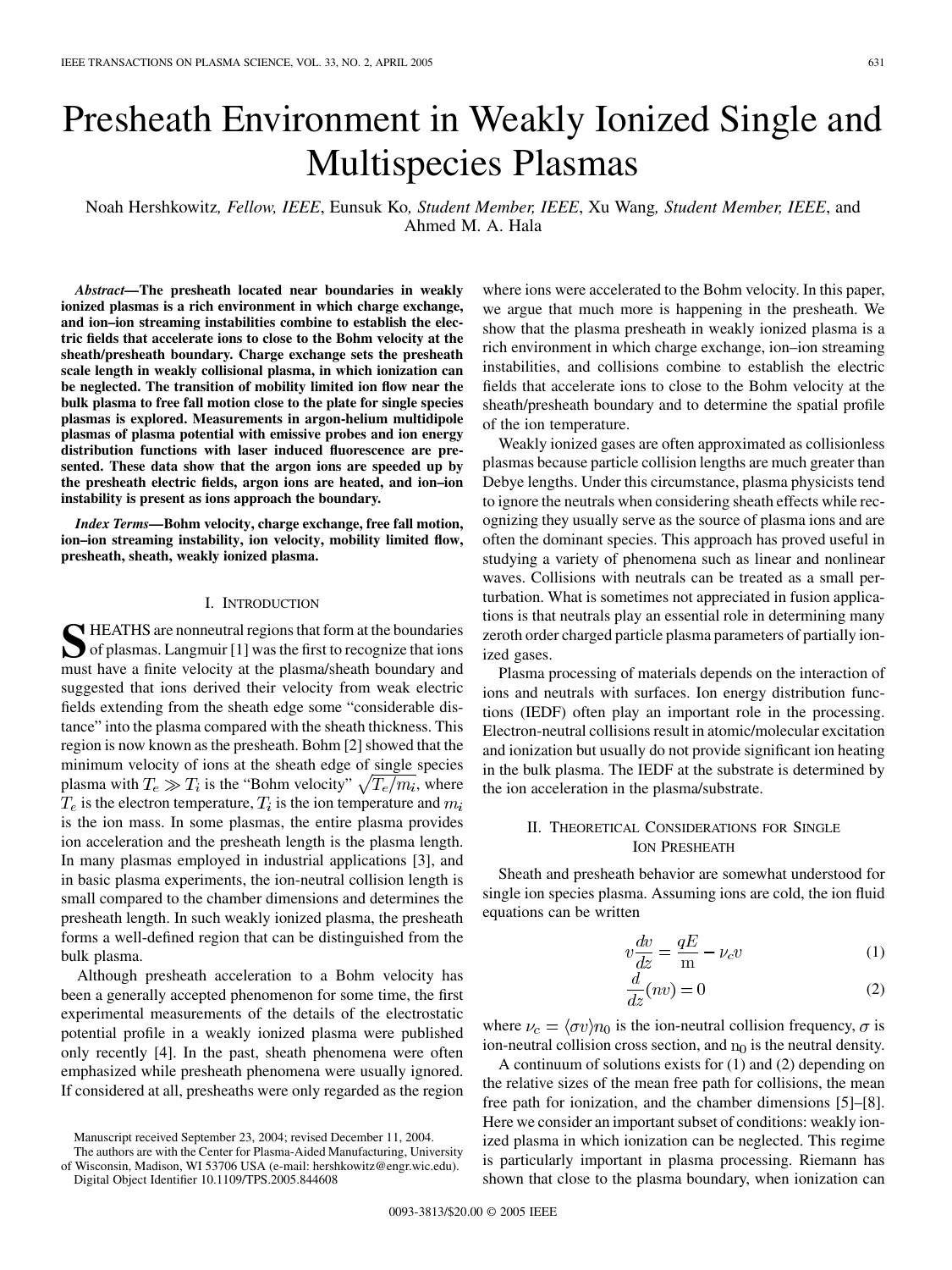be neglected and when the ion-neutral collision cross section is either independent of v or proportional to  $1/v$ , the plasma potential in the presheath varies as

$$
\frac{e(\phi - \phi_0)}{T_e} = \sqrt{\frac{x - x_0}{\lambda_c}}
$$
(3)

where  $x_0$  and  $\phi_0$  are the position and potential of the sheath/ presheath boundary and  $\lambda_c$  is the ion-neutral collision length [[9\]](#page-4-0). Neglecting the convective derivative in (1) gives mobilitylimited flow with

$$
v = \mu E \tag{4}
$$

in the presheath, where  $\mu$  is the ion mobility. However, the presheath potential described by (3) has an E field  $\rightarrow \infty$  at the plasma/sheath boundary. So how fast do ions go near the plasma boundary where  $E \to \infty$ ? It can be shown that there is a transition of mobility limited ion flow near the bulk plasma to free fall motion at the Bohm velocity close to the boundary for a single species plasma.

The plasma in the presheath can be assumed to be quasi-neutral with ion density  $n_i$  approximately equal to electron density  $n_e$ . Neglecting the electron mass in the electron fluid equations gives the Boltzmann relation

$$
n = n_0 \exp\left(\frac{e\phi - e\phi_0}{T_e}\right). \tag{5}
$$

Combining (2) and (5) gives

$$
\frac{dv}{dz} = \frac{e}{T_e}Ev.
$$
 (6)

Combining with (1) gives

$$
v\frac{e}{T_e}Ev = \frac{eE}{m} - \nu_c v \tag{7}
$$

so assuming that the ions reach the Bohm velocity  $v = c_s$  at the presheath/sheath boundary

$$
v = \frac{e}{m\nu} E\left(1 - \frac{v^2}{c_s^2}\right) \tag{8}
$$

$$
= \mu E \left( 1 - \frac{v^2}{c_s^2} \right) \tag{9}
$$

where  $\mu \equiv e/m\nu$ . If ionization is not neglected, (9) holds but  $\mu_c$  is defined as in  $e/m(\nu + \nu_i)$ .

The effect of retaining the convective derivative is to add the factor  $1 - v^2/c_s^2$  in (8). This means that the ion velocity begins to deviate from the usual expression for mobility limited when  $v/c<sub>s</sub>$  exceeds 0.3. Assuming no ionization, the presheath electric field is given by

$$
E = -\frac{T_e}{2e} \sqrt{\frac{1}{\lambda_c (x - x_0)}}.\tag{10}
$$



Fig. 1. Comparison of values of  $e\phi/T_e$ , and  $v/c_s$  from (3), (4), (9), and (15).

Combining (8) and (10), and solving for v

$$
v = -\frac{c_s^2}{2\nu} \sqrt{\frac{1}{\lambda_c (x - x_0)}} \left( 1 - \frac{v^2}{c_s^2} \right)
$$
 (11)

and

$$
\frac{v}{c_s} = -\frac{1}{2} \sqrt{\frac{\lambda_c}{(x - x_0)}} \left( 1 - \frac{v^2}{c_s^2} \right)
$$
(12)

where  $\lambda_c \equiv c_s/\nu$ . Using  $(3)$ ,  $(12)$  becomes

$$
\frac{v}{c_s} = -\frac{1}{2} \frac{T_e}{e(\phi - \phi_0)} \left( 1 - \frac{v^2}{c_s^2} \right).
$$
 (13)

As  $v$  approaches  $c_s$ 

$$
\frac{v}{c_s} \approx 1 \approx -\frac{mc_s^2}{2e(\phi - \phi_0)} + \frac{mv^2}{2e(\phi - \phi_0)}\tag{14}
$$

$$
e(\phi - \phi_0) \approx -\frac{mc_s^2}{2} + \frac{mv^2}{2}
$$
 (15)

Thus, free-fall ion motion is found close to the presheath/sheath boundary. Solving (9) for v gives:

$$
2\frac{v}{c_s} = -\frac{c_s}{\mu E} \pm \sqrt{\frac{c_s^2}{\mu^2 E^2} + 4}
$$
  
=  $\frac{c_s}{\mu E} \left( -1 \pm \sqrt{1 + 4\frac{\mu^2 E^2}{c_s^2}} \right).$  (16)

Fig. 1 gives a comparison of the  $(3)$ ,  $(4)$ ,  $(9)$ , and  $(15)$ . It is apparent that "free-fall" only describes the ion motion for velocities greater than 90% of the Bohm velocity, and this occurs very close to the presheath/sheath boundary, where the convective term in (7) is approximately five times greater than the collisional term.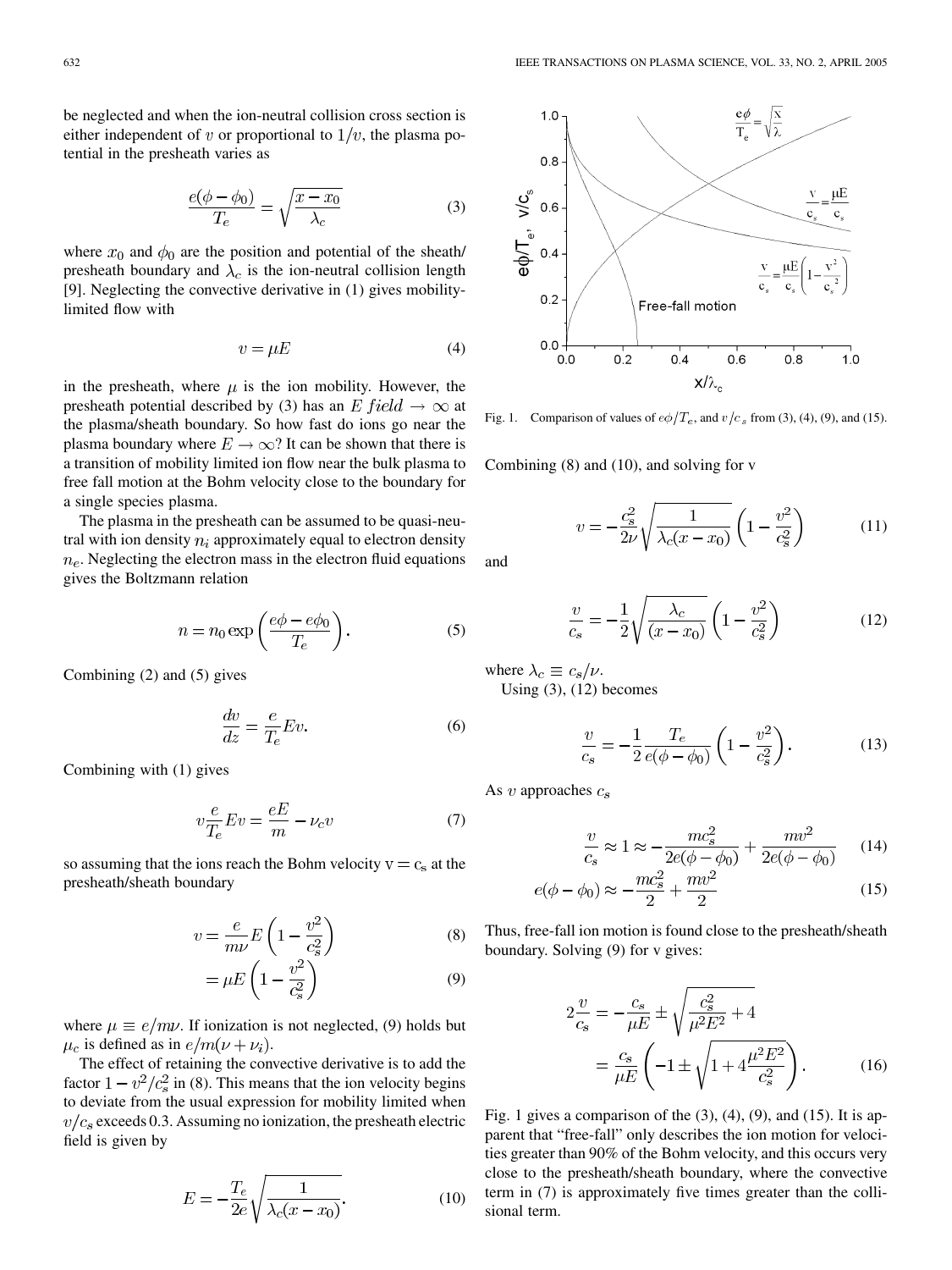

Fig. 2. Hot filament-produced multidipole plasma system.

## III. EXPERIMENTAL CONSIDERATIONS

Presheath data were obtained in hot filament-produced multidipole plasma (see Fig. 2) operating with argon or mixtures of argon and helium [[10\]](#page-4-0). Note that magnets were only located on the side walls. The electron temperature  $T_e$  was found with Langmuir probes to be approximately 3 eV. The ion temperature  $T_i$  determined from laser induced fluorescence (LIF) data was found to be close to room temperature in the bulk plasma so  $T_i \ll T_e$ . Plasma potential was measured with emissive probes operating in the limit of zero emission [\[11](#page-4-0)]. This technique has a plasma potential resolution of 0.2 V and a spatial resolution of 1 mm. Axial potential profiles were measured along the axis of a 14-cm diameter stainless steel plate mounted 43 cm from the end wall.

The relative size of the collision frequency and the ionization rate can be estimated as follows. Balancing plasma production with ion loss gives

$$
n\nu_i V \approx 0.6 \times 2n c_s A \tag{17}
$$

where  $A$  is the loss area, and  $V$  is approximately equal to chamber length L multiplied by end wall area  $A_w$ . Assuming the multidipole fields significantly reduce the loss to side walls, the loss area can be estimated to be approximately the area of the end walls  $2A_w$ . Equation (17) then reduces to

$$
\nu_i = \frac{c_s}{L}.\tag{18}
$$

The ion-neutral collision frequency is the order of  $\nu_c = c_s/\lambda$ , so

$$
\frac{\nu_i}{\nu_c} = \frac{\lambda}{L}.\tag{19}
$$

The collision length was chosen to be small compared to the chamber length by operating at a sufficiently high neutral pressure. Under these circumstances, we found that the profile of plasma potential [[4\]](#page-4-0) satisfied the (3) .



Fig. 3. Spatial profiles of the plasma potential and ion drift velocity in Ar plasma.  $C_s$  is the argon ion Bohm velocity.



Fig. 4. Parallel ion temperature  $(T_{i||})$  profile.

## *A. Single Ion Species*

Laser induced fluorescence (LIF) measurements of the ion velocity distribution functions in single species (argon) plasmas demonstrated that the ions reach the Bohm velocity at the sheath edge [\[12](#page-4-0)], [\[13](#page-4-0)]. This expected result is shown in Fig. 3. A somewhat surprising result was that the ion temperature increased as the ions approached the plate [[12\]](#page-4-0), [\[14](#page-4-0)]. The ion temperature parallel to the normal to the plate  $T_{i||}$  was found to increase from approximately room temperature to 0.1 eV in the presheath of a 0.6 mtorr argon plasma (see Fig. 4). The temperature increases because ions are born at room temperature from charge exchange and electron ionization over the presheath. These ions accelerate in the local electric field resulting in a significant spread in parallel ion velocity, i.e., a temperature increase, near the plate.

The ion temperature  $T_{i\perp}$ , perpendicular to the normal to the plate, was measured in ECR generated  $N_2$  plasma [\[15](#page-4-0)]. In that case, a permanent magnetic field, expanding from the resonance region to the plate was also present.  $T_{i\perp}$  was found to increase from room temperature in the expanding magnetic field to 0.12 eV at 4 mtorr and 0.25 eV at 0.5 mtorr. Here, a combination of ion scattering and charge exchange and ion acceleration by the ambipolar electric field is likely to be responsible for the temperature increase.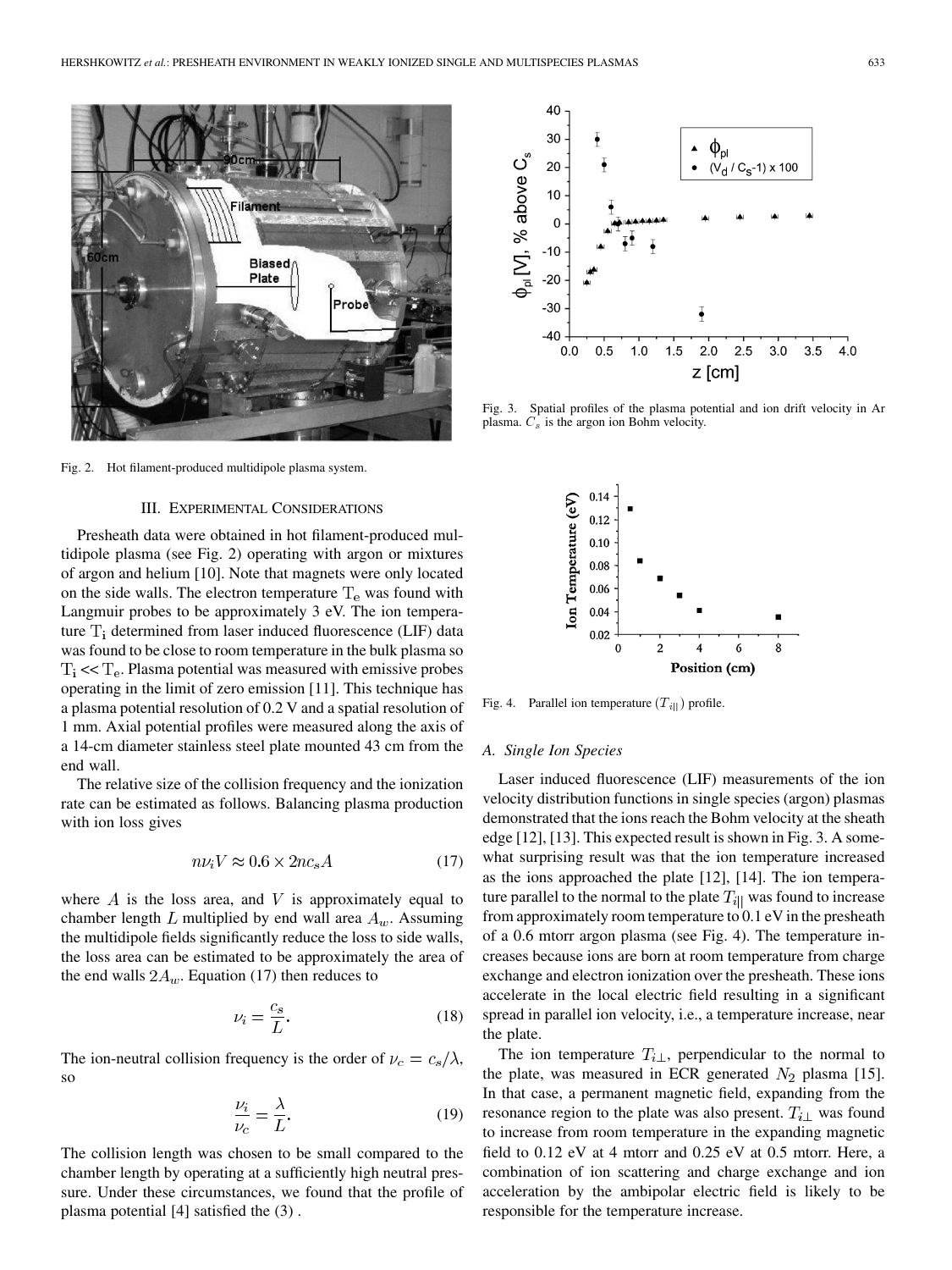

Fig. 5. Plasma potential and drift velocity profile for  $Ar^+$  in an  $Ar+He$ plasma.  $C_1$  is the argon ion Bohm velocity.

## *B. Two Ion Species*

Most plasmas employed in industrial applications consist of more than one ion species. For example,  $CF_2^+$ ,  $CF_3^+$ ,  $C_2F_4^+$ , and  $C_2F_5^+$  are among the species found in  $C_2F_6$  etching of SiO<sub>2</sub> [[16\]](#page-4-0).

*1) Velocities at the Presheath/Sheath Boundary:* The behavior of plasmas with two positive ion species is not a simple extrapolation from single positive ion species plasma. Mobility limited flow cannot provide the Bohm velocity or close to the Bohm velocity for each species. Nor is it clear that each ion species should reach those velocities. Riemann has derived a generalized Bohm condition [\[17](#page-4-0)]

$$
1 \ge \sum_{j} \frac{(n_{j0}/n_{e0})c_j^2}{v_j^2} \tag{20}
$$

that must be satisfied at the presheath/sheath boundary by Boltzmann electrons. In (20),  $n_{i0}/n_{e0}$  is the fractional density of jth ion species,  $c_i$  gives the individual species Bohm velocity, and  $v_i$  is the individual species drift velocity at presheath/sheath boundary. The presheath/sheath boundary was identified as the position where a significant deviation from charge neutrality begins. For two species or more, choosing the equality in (20) does not uniquely determine the velocity of either species. Significant neutral density is present of both ion species, so charge exchange is present because of the low fractional ionization. Thus, it is difficult to determine the ion concentrations and velocities. LIF measurements of the argon ion velocity distribution function in a two species ( $argon + helium$ ) plasma demonstrated that the  $Ar^+$  ions reach their Bohm velocity before the sheath edge as shown in Fig. 5, [[12\]](#page-4-0). The presheath/sheath boundary was identified from the plasma potential profile determined with emissive probes. The generalized Bohm condition could then be satisfied with  $He<sup>+</sup>$  ions moving slower than their Bohm velocity at the sheath boundary.



Fig. 6. Observed log of power spectra measured from ion saturation current as a function of the addition of Ar to a 1 mtorr He plasma. Curves are displaced vertically for clarity.

*2) Instabilities:* The ion velocity distribution function in the presheath consists of two ion beams with different velocities. The velocities differ by less than their individual Bohm velocities. Examination of the ion fluid equations shows that this distribution function is ion–ion two-stream unstable. Ion saturation current to a negatively biased cylindrical probe was analyzed with a spectrum analyzer. The frequency spectra are shown in Figs. 6 and 7 as a function of the neutral concentration of Ar added to a He plasma. As seen in Fig.  $7(a)$ , the instability frequency increases as the concentration of the heavier argon ion is increased. This behavior is qualitatively consistent with the predictions of the appropriate ion fluid and kinetic equations shown in Fig. 7(b). The linear growth rates of the instabilities shown in Fig. 7(b) are relatively small. It is important to note that the  $Ar^+/He^+$  ratio does not equal the Ar/He ratio because of Penning ionization of the Ar via He metastables [[18\]](#page-4-0). The  $Ar^+$  and He<sup>+</sup> concentrations were determined from the phase velocity of waves launched in the bulk plasma region [[10](#page-4-0)], and not corrected for the effects of ion acceleration or charge exchange.

## IV. DISCUSSION

Presheaths are a characteristic of weakly ionized plasma. They were identified as the region where ions are accelerated to the appropriate velocity at the sheath/presheath boundary. In this paper, it is shown that presheaths are a rich environment in which a variety of phenomena take place, and in many cases their properties are not yet understood.

Presheaths do much more than accelerate ions. For single ion species plasma, the velocity at the presheath/sheath boundary in weakly collisional plasma is the Bohm velocity. Charge exchange dominates the details of the IEDF at the presheath/sheath boundary. Data show that the plasma potential is given by the square root of  $x/\lambda$  in one species plasma. Mobility-limited flow describes ion motion for velocities small compared to the Bohm velocity.  $T_{i\parallel}$  is found to increase as ions approach the boundary because of the creation of cold ions throughout the presheath.  $T_{i\perp}$  is also found to increase, probably as a result of collisions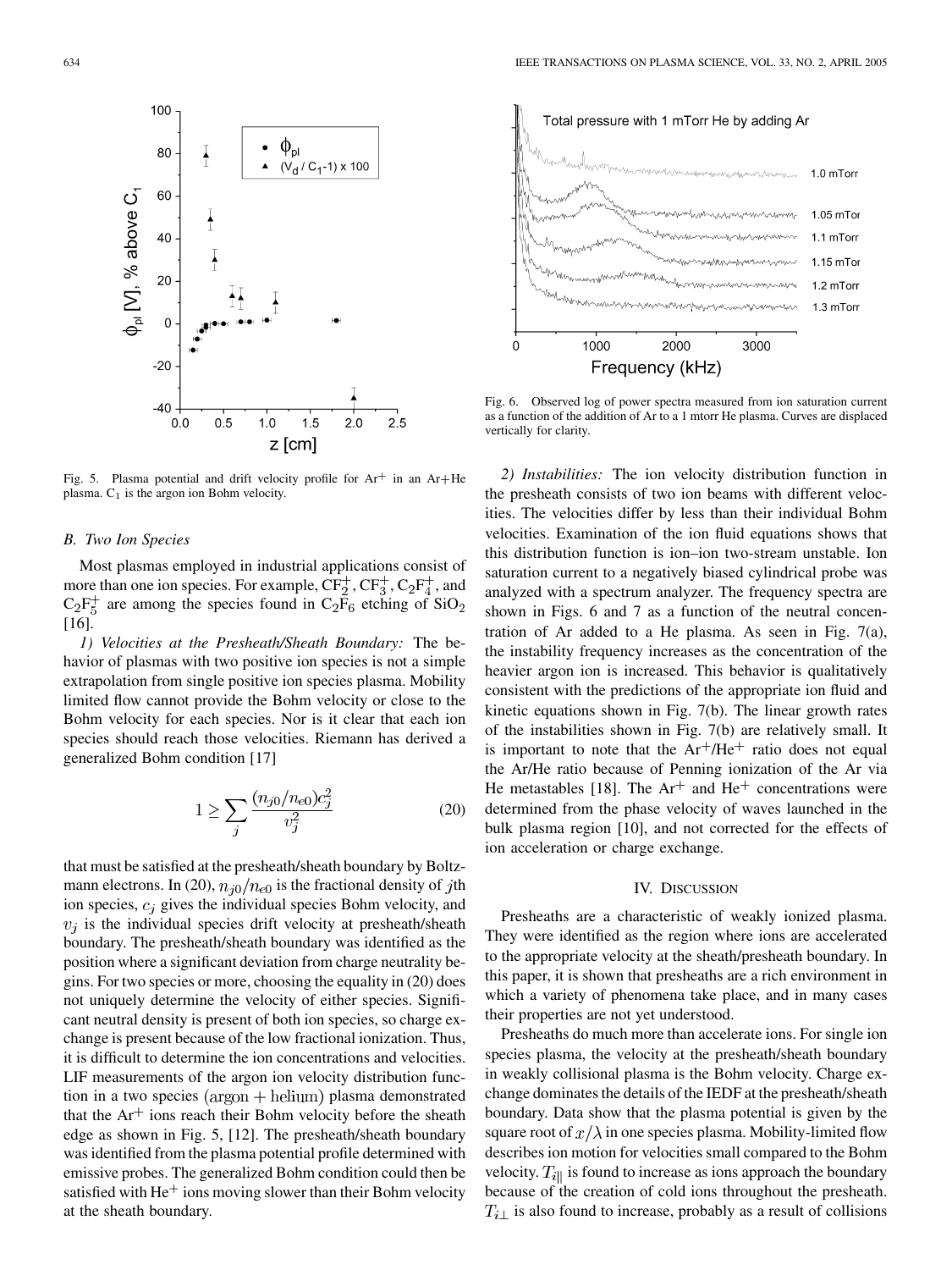<span id="page-4-0"></span>

Fig. 7. (a) Peak frequency observed in Fig. 6 versus  $Ar<sup>+</sup>$  concentration. (b) Predicted frequencies and growth rates from fluid and kinetic equations.

of ions accelerated by the presheath electric field with background neutrals. Thus  $T_{i\perp}$  is expected to depend on  $T_e$  since the presheath potential drop depends on  $T_e$ . While the increase in  $T_{i\perp}$  is small compared to  $T_e$ , it can be important. An especially important example is plasma etching of trenches and vias in semiconductors. Such etching requires ion anisotropy. The spread in perpendicular ion energy indicated by the  $T_{i\perp}$  provides the ultimate limit to ion anisotropy.

For plasmas with two or more ion species, the ion velocities at the presheath/sheath boundary in weakly collisional plasma are somewhat different than the individual Bohm velocities. A generalized Bohm condition has been derived by Riemann [9] but it does not determine the individual species velocities nor has it been verified experimentally. Charge exchange dominates the details of the IEDF at the presheath/sheath boundary as it does for single species plasmas but the situation is much more complicated. Both symmetric and asymmetric charge exchange are present. Mobility limited flow, complicated by asymmetric

charge exchange that mixes the ion species, describes ion motion for velocities small compared to the Bohm velocity. The  $T_{\text{all}}$  of the Ar<sup>+</sup> in an Ar<sup>+</sup>-He<sup>+</sup> plasma is also found to increase as ions approach the boundary. In addition, the two species plasma is found to be ion–ion beam unstable. This provides a mechanism for energy exchange between the two ion species that could contribute to the speeding up the argon ions observed by LIF.

Overall, the presheath in weakly collisional unmagnetized plasmas is a busy environment. Single species presheath properties are generally understood. Multi-ion species presheaths are not well understood. Unfortunately, most presheaths of interest are at the boundaries of multi-ion species.

#### **REFERENCES**

- [1] I. Langmuir, "The interaction of electron and positive ion space charge in cathode sheaths," *Phys. Rev.*, vol. 33, pp. 954–989, June 1929.
- [2] D. Bohm, *The Characteristics of Electrical Discharges in Magnetic Field*, A. Guthrie and R. K. Wakerling, Eds. New York: McGraw-Hill, 1949, ch. 3.
- [3] M. A. Lieberman and A. J. Lichtenberg, *Principles of Plasma Discharges and Materials Processing*. New York: Wiley, 1994.
- [4] L. Oksuz and N. Hershkowitz, "First experimental measurements of the plasma potential throughout the presheath and sheath at a boundary in a weakly collisional plasma," *Phys. Rev. Lett.*, vol. 89, Sep. 2002.
- [5] R. N. Franklin, "Plasmas with more than one species of positive ion and the Bohm criterion," *J. Phys. D*, vol. 33, pp. 3186–3189, Dec. 2000.
- [6]  $\rightarrow$  "The transition from collisionless to collisional in active low-temperature plasmas with more than one species of positive ion generated by electron impact and the Bohm criterion," *J. Phys. D*, vol. 34, pp. 1959–1962, Jul. 2001.
- [7] K. F. Stephens II and C. A. Ordonez, "Sheath and presheath potentials for anode, cathode and floating plasma-facing surfaces," *J. Appl. Phys.*, vol. 85, pp. 2522–2527, Mar. 1999.
- [8] D. J. Koch and W. N. G. Hitchon, "The effects of collisions on the plasma presheath," *Phys. Fluids. B*, vol. 1, pp. 2239–2243, Nov. 1989.
- [9] K. U. Riemann, "The influence of collisions on the plasma sheath transition," *Phys. Plasmas*, vol. 4, pp. 4158–4164, Nov. 1997.
- [10] A. M. Hala and N. Herskowitz, "Ion acoustic wave velocity measurement of the concentration of two ion species in a multidipole plasma," *Rev. Sci. Instrum.*, vol. 72, pp. 2279–2281, May 2001.
- [11] J. R. Smith, N. Hershkowitz, and P. Coakley, "Inflection-point method of interpreting emissive probe characteristics," *Rev. Sci. Instrum.*, vol. 50, pp. 210–218, Feb. 1979.
- [12] L. Oksuz, M. A. Khedr, and N. Hershkowitz, "Laser induced fluorescence of argon ions in a plasma presheath," *Phys. Plasmas*, vol. 8, pp. 1729–1733, May 2001.
- [13] G. D. Severn, X. Wang, E. Ko, and N. Hershkowitz, "Experimental studies of the Bohm criterion in a two-ion-species plasma using laser-induced fluorescence," *Phys. Rev. Lett.*, vol. 90, no. 14, Apr. 2003. Art. no. 145 001.
- [14] S. L. Gulick, B. L. Stansfield, Z. Abouassaleh, C. Boucher, J. P. Matte, T. W. Johnston, and R. Marchand, "Measurement of pre-sheath flow velocities by laser-induced fluorescence," *J. Nucl. Mater.*, vol. 176, pp. 1059–1063, Dec. 1990.
- [15] E. A. Den Hartog, H. Persing, and R. C. Woods, "Laser-induced fluorescence measurements of transverse ion temperature in an electron-cyclotron resonance plasma," *Appl. Phys. Lett.*, vol. 57, no. 7, pp. 661–663, Aug. 1990.
- [16] D. Zhang and M. J. Kushner, "Investigations of surface reactions during  $C_2F_6$  plasma etching of SiO<sub>2</sub> with equipment and feature scale models," *J. Vac. Sci. Tech. A*, vol. 19, no. 2, pp. 524–538, Mar. 2001.
- [17] K. U. Riemann, "The Bohm criterion and boundary conditions for a multicomponent system," *IEEE Trans. Plasma Sci.*, vol. 23, no. 4, pp. 709–716, Aug. 1995.
- [18] G. Hairpetian and R. L. Stenzel, "Mass-sensitive ion energy analyzer for multispecies plasmas," *Rev. Sci. Instrum.*, vol. 58, pp. 2099–2102, Nov. 1987.